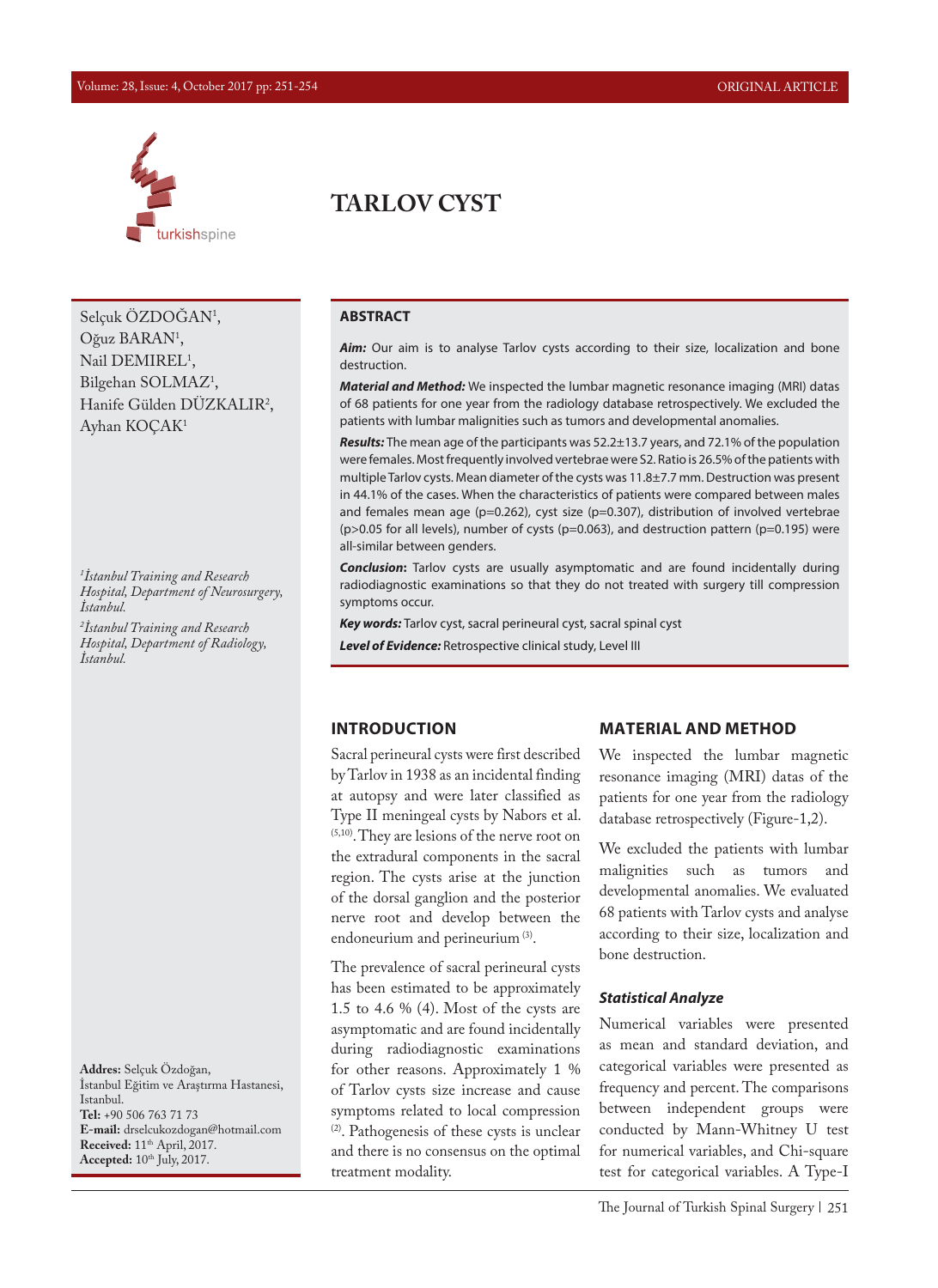error level of 5% was considered as statistical significance in all analyses. The SPSS 21 software (IBM Inc., Armonk, NY, USA) was used for the statistical analyses in this study.



**Figure-1.** Sagittal T2-MRI image of level S2-3 Tarlov cyst.



## **RESULTS**

A total of 68 patients were included in this study. The mean age of the participants was  $52.2 \pm 13.7$  years, and  $72.1$  % of the population were females. Most frequently involved vertebrae were S2 (76.5 %), S3 (38.2 %), and S1 (25 %). 26.5 % of the patients had multiple Tarlov cysts. Mean diameter of the cysts was 11.8 ± 7.7 mm. Destruction was present in 44.1 % of the cases. General characteristics of the patients were presented in Table-1.

When the characteristics of patients were compared between males and females (Table-2) mean age (p=0.262), cyst size (p=0.307), distribution of involved vertebrae (p>0.05 for all levels), number of cysts (p=0.063), and destruction pattern (p=0.195) were all similar between genders.

| Table-1. General characteristics of patients |                |                           |  |  |  |  |
|----------------------------------------------|----------------|---------------------------|--|--|--|--|
|                                              | Mean           | <b>Standard Deviation</b> |  |  |  |  |
| Age (years)                                  | 52.2           | 13.7                      |  |  |  |  |
| Size (mm)                                    | 11.8           | 7.7                       |  |  |  |  |
|                                              | $\mathbf n$    | $\%$                      |  |  |  |  |
| Gender                                       |                |                           |  |  |  |  |
| Male                                         | 19             | 27.9                      |  |  |  |  |
| Female                                       | 49             | 72.1                      |  |  |  |  |
| Level                                        |                |                           |  |  |  |  |
| L <sub>5</sub>                               | $\mathbf{1}$   | 1.5                       |  |  |  |  |
| S <sub>1</sub>                               | 17             | 25                        |  |  |  |  |
| S <sub>2</sub>                               | 52             | 76.5                      |  |  |  |  |
| S <sub>3</sub>                               | 26             | 38.2                      |  |  |  |  |
| S <sub>4</sub>                               | $\overline{4}$ | 5.9                       |  |  |  |  |
| Count                                        |                |                           |  |  |  |  |
| Multiple                                     | 18             | 26.5                      |  |  |  |  |
| Single                                       | 50             | 73.5                      |  |  |  |  |
| Destruction                                  |                |                           |  |  |  |  |
| $(+)$                                        | 30             | 44.1                      |  |  |  |  |
| $(-)$                                        | 38             | 55.9                      |  |  |  |  |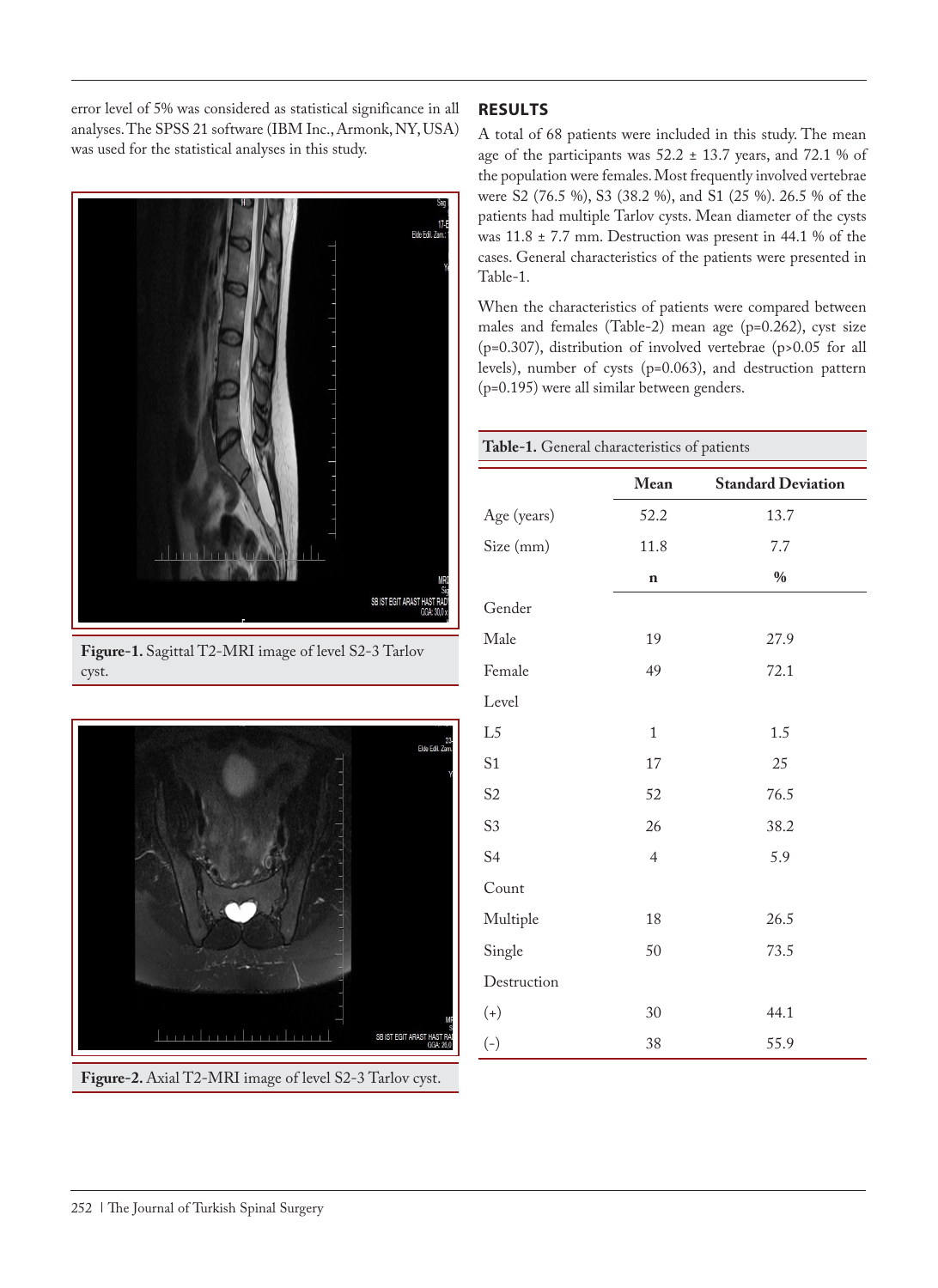| Table-2. General characteristics of patients according to gender |                          |                                     |                |                                     |              |  |  |
|------------------------------------------------------------------|--------------------------|-------------------------------------|----------------|-------------------------------------|--------------|--|--|
|                                                                  | Male                     |                                     | Female         |                                     |              |  |  |
|                                                                  | Mean                     | <b>Standard</b><br><b>Deviation</b> | Mean           | <b>Standard</b><br><b>Deviation</b> | $\mathbf{p}$ |  |  |
| Age (years)                                                      | 54.8                     | 11.8                                | 51.1           | 14.3                                | 0.262        |  |  |
| Size (mm)                                                        | 10.3                     | 5.5                                 | 12.3           | 8.3                                 | 0.307        |  |  |
|                                                                  | $\bf n$                  | $0/0$                               | $\mathbf n$    | $0/0$                               |              |  |  |
| Level                                                            |                          |                                     |                |                                     |              |  |  |
| L <sub>5</sub>                                                   | ۳                        |                                     | $\mathbf{1}$   | $\overline{2}$                      | 1.000        |  |  |
| $\mathcal{S1}$                                                   | 4                        | 21.1                                | 13             | 26.5                                | 0.761        |  |  |
| $\mathcal{S2}$                                                   | $17\,$                   | 89.5                                | 35             | 71.4                                | 0.201        |  |  |
| $\mathcal{S} \mathcal{S}$                                        | 6                        | 31.6                                | 20             | 40.8                                | 0.482        |  |  |
| $\sqrt{S4}$                                                      | $\overline{\phantom{a}}$ | $\qquad \qquad -$                   | $\overline{4}$ | 8.2                                 | 0.570        |  |  |
|                                                                  |                          |                                     |                |                                     |              |  |  |
| Count                                                            |                          |                                     |                |                                     | 0.063        |  |  |
| Multiple                                                         | $\overline{c}$           | $10.5\,$                            | $16\,$         | 32.7                                |              |  |  |
| Single                                                           | $17\,$                   | 89.5                                | 33             | 67.3                                |              |  |  |
| Destruction                                                      |                          |                                     |                |                                     | 0.195        |  |  |
| $(+)$                                                            | 6                        | 31.6                                | 24             | 49                                  |              |  |  |
| $(-)$                                                            | 13                       | 68.4                                | 25             | 51                                  |              |  |  |

## **DISCUSSION**

Tarlov cysts often arise between the endoneurium and perineurium and occur on the extradural components of sacrococcygeal nerve roots at the junction of dorsal root ganglion and posterior nerve roots (3). The cysts are usually multiple extending around the circumference of the nerve, and can enlarge to compress neighboring nerve roots and cause significant bone erosions. We found 44.1 % bone erosions in our study.

The pathophysiology of Tarlov cysts remains unclear, but several hypotheses have been proposed, including inflammation within the nerve root cysts followed by inoculation of fluid, developmental or congenital origin, arachnoidal proliferation along and around the exiting sacral nerve root, and breakage of venous drainage in the perineuria and epineurium secondary to hemosiderin deposition after trauma (1,5-6,8). The most accepted theory to explain the progression in the size of the cyst is the socalled ball-valve mechanism, in which cerebrospinal fluid enters the cyst with systolic pulsation but is unable to exit through the same portal during diastole (2).

MRI and Computed tomography (CT) myelography are useful radiodiagnostic tools for Tarlov cysts but the final diagnosis is histopathological diagnosis because the cyst walls contain peripheral nerve fibers and ganglionic cells covered with meningeal epithelium. Tarlov cysts were seen clearly by T1- and

T2-weighted MRI sequences; the cysts were seen as fluid filled spaces with the CSF signal at a given MRI sequence as a low signal on T1-weighted images and a high signal on T2-weighed images (9). MRI is quite useful for surgical planning because the absence of interference from bone, enhanced resolution of tissue density, useful in studying sacral perineural cysts and their relationship to the surrounding structures could be clearly demonstrated.

Symptoms with local compression of Tarlov cysts are local low back sacrococcygeal pain, sciatic pain, leg weakness and numbness, bowel and bladder dysfunction, and sexual impotence (1). Symptoms can change with changes of the posture and increased CSF pressure with coughing, Valsalva maneuvers, standing, lifting and climbing stairs.

Tarlov cysts are usually asymptomatic and are found incidentally during radiodiagnostic examinations so that they do not treated with surgery until compression symptoms occur.

## **REFERENCES**

1. Acosta FL Jr, Quiñones-Hinojosa A, Schmidt MH, Weinstein PR. Diagnosis and management of sacral Tarlov cysts. Case report and review of the literature. *Neurosurg Focus* 203; 15: E15.